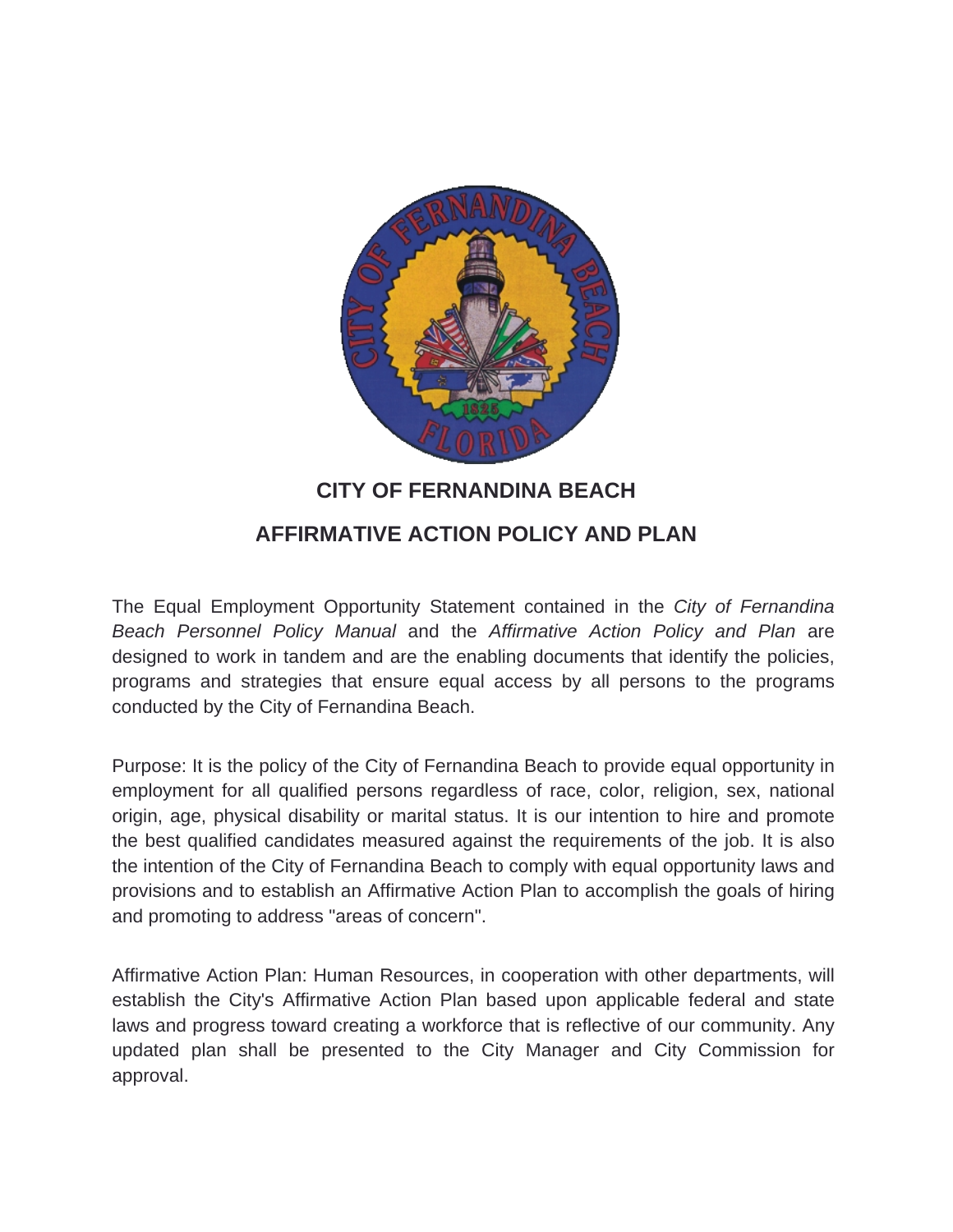# **AFFIRMATIVE ACTION POLICY AND PLAN STATEMENT**

Effective June 5, 2012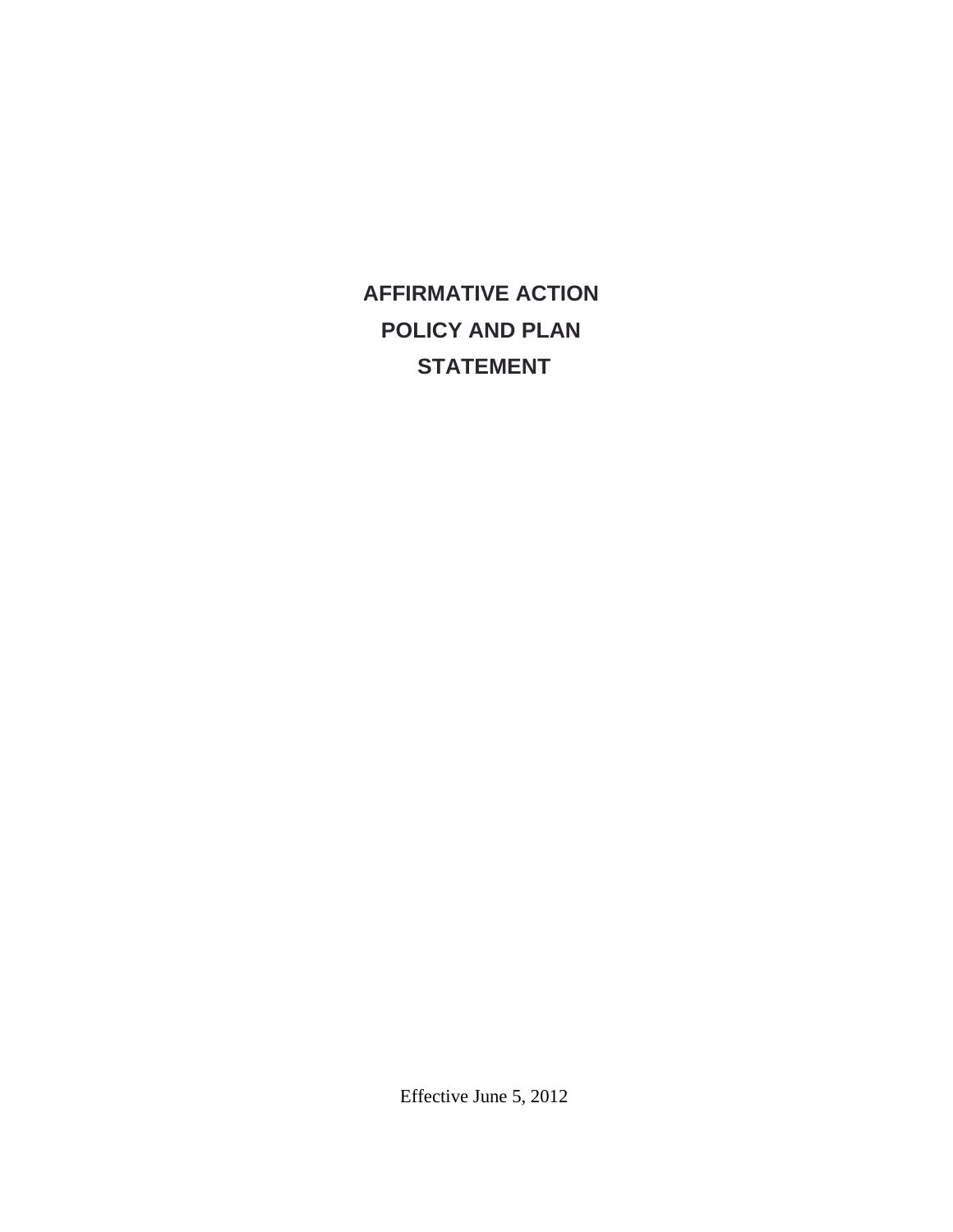#### **STATEMENT**

It is the policy of the City of Fernandina Beach to provide equal opportunity in employment for all qualified persons regardless of race, color, religion, sex, national origin, age, physical disability, or marital status. The City of Fernandina Beach provides equal opportunity to all employees and applicants based upon experience, training, education, and ability to do the work. It is our intention to hire and promote the best-qualified candidates measured against the requirements of the job. It is also the intention of the City of Fernandina Beach to comply with equal opportunity laws and provisions and to create a plan with goals in the areas of hiring and promoting when there are minority or female under-utilizations.

This policy of equal opportunity applies to all aspects of the City of Fernandina Beach employment policies and practices. It includes taking action to reasonably accommodate those qualified individuals with known disabilities in order for them to perform the essential functions of the job and to maintain an atmosphere free from harassment and/or intimidation. Harassment and intimidation because of race, color, religion, sex, national origin, age, physical disability or marital status are strictly prohibited. If an employee becomes aware of any discriminatory behavior or any activity, which might be considered harassment, it is the responsibility of the employee to report such conduct to their Supervisor, Department Director, or the Human Resources Director. Any reports made shall be investigated in the most expeditious and confidential manner possible.

Equal opportunity is not only the law, but also the principle on which the City of Fernandina Beach bases its employment practices. Responsibility for ensuring implementation of the above policies is assigned to all Department Directors with oversight by the Human Resources Director.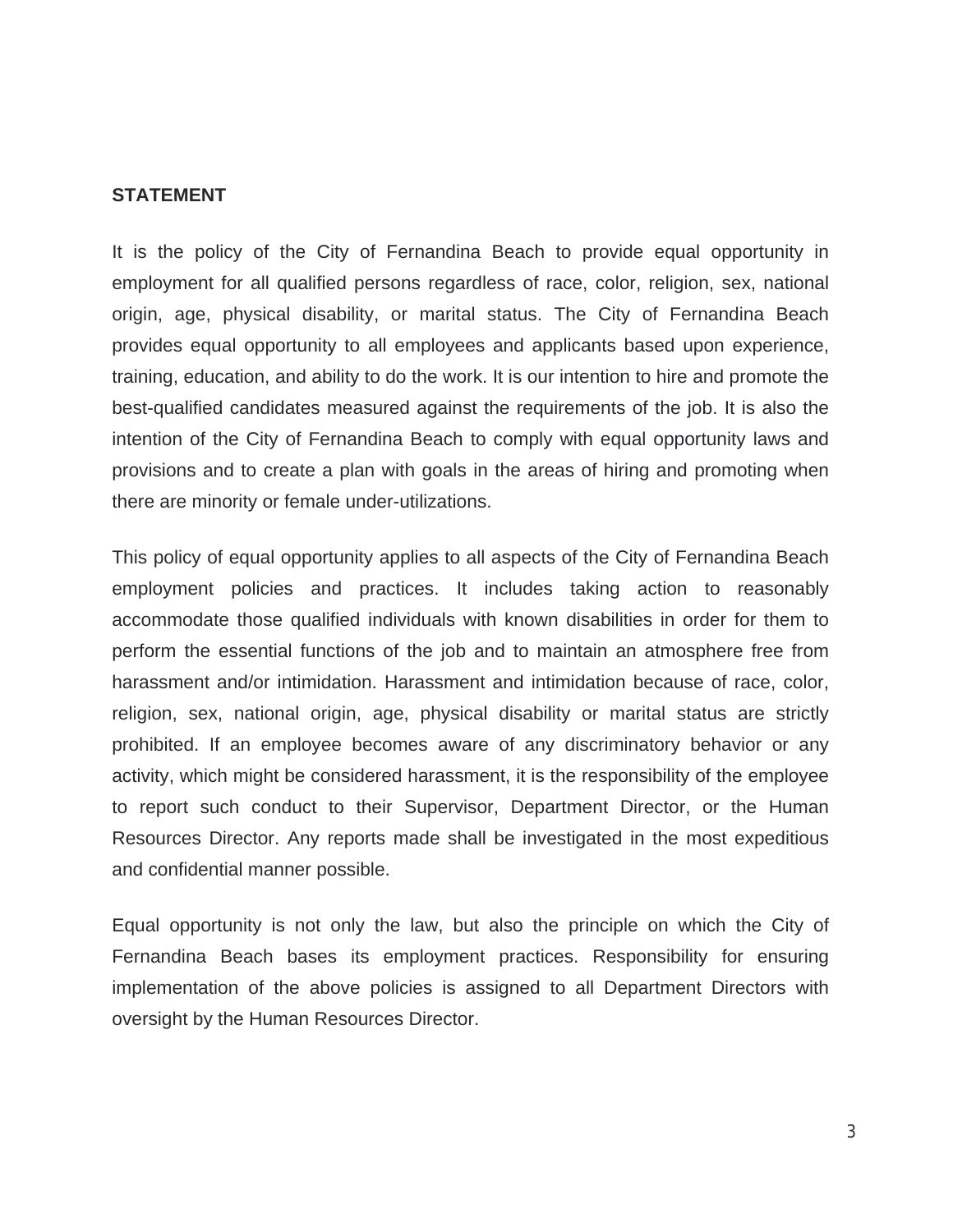# **RESPONSIBILITY FOR IMPLEMENTATION**

# CHARTER OFFICERS

The Charter Officers of the City of Fernandina Beach are committed to implementing the objectives of this Affirmative Action Plan. The Charter Officers have the overall responsibility for implementing the City's Affirmative Action Policy and Plan. The City Manager will present the Affirmative Action Plan and/or updates to the City Commission and provide reports on the progress made.

# HUMAN RESOURCES DIRECTOR

The Human Resources Director, in implementing the provisions of the Personnel Policies of the City of Fernandina Beach, shall act as the Equal Employment Officer and be responsible for the general administration of the Affirmative Action Plan. It is the responsibility of the Human Resources Director:

- 1. To review all personnel policies, employment practices and procedures as well as to make recommendations to these processes in realizing full Equal Employment Opportunity.
- 2. To provide for effective communication of and conformance with the requirements of the Plan and monitor that each Department Director takes the necessary action to promote its goals.
- 3. To biennially review the progress of each department and submit a report to the City Manager citing program accomplishments and/or shortcomings.
- 4. Ensure recruitment efforts target underrepresented individuals.
- 5. Review all job actions to ensure elimination of discrimination.
- 6. Ensure all job descriptions and testing does no adversely affect any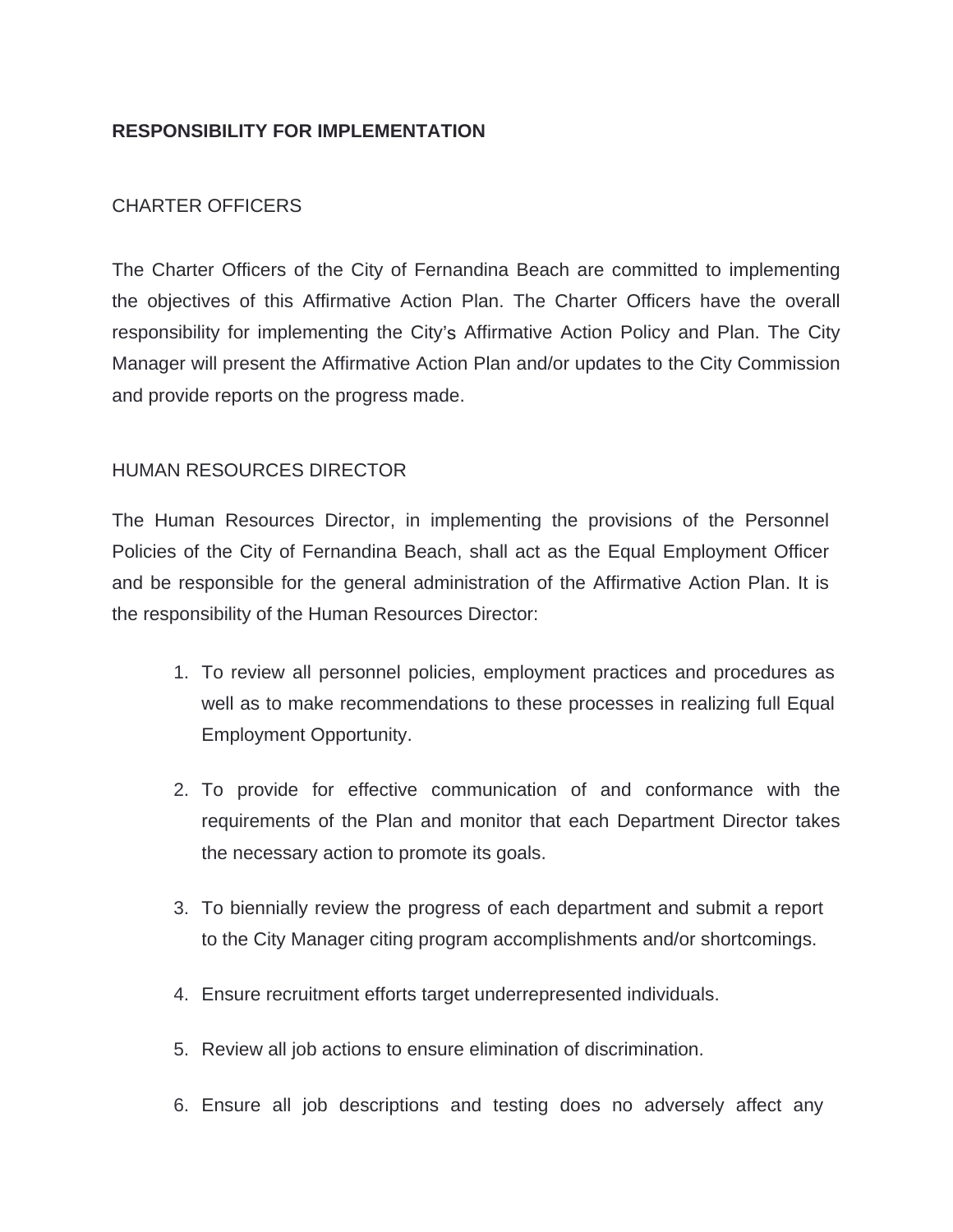protected group.

- 7. Ensure all union contracts conform to the plan requirements.
- 8. Maintain the Affirmative Action Plan and help establish program goals.
- 9. Provide training regarding EEO issues to employees, managers and supervisors.

# DEPARTMENT DIRECTORS

The most critical parts for policy and plan implementation are at the Department Director and Supervisory level because this is where decisions affecting employment practices are primarily made. Department Directors are responsible for adhering to the policy and intent of the City of Fernandina Beach's Affirmative Action Plan and accepting responsibility for progressing towards the goals and objectives of the Plan. Specifically, Department Directors shall:

- 1. See that the intention and provisions of this Plan are fully implemented in their respective departments.
- 2. Review job descriptions and update them accordingly and when job openings occur.
- 3. Hold supervisors and employees accountable for promoting equal opportunity in the work place and complying with all applicable laws.
- 4. Ensure supervisors are aware of their responsibilities under the Plan.
- 5. Review all job actions to ensure elimination of discrimination and assist the Human Resources Director in implementing the Affirmative Action Plan.

Supervisors will have the responsibility to: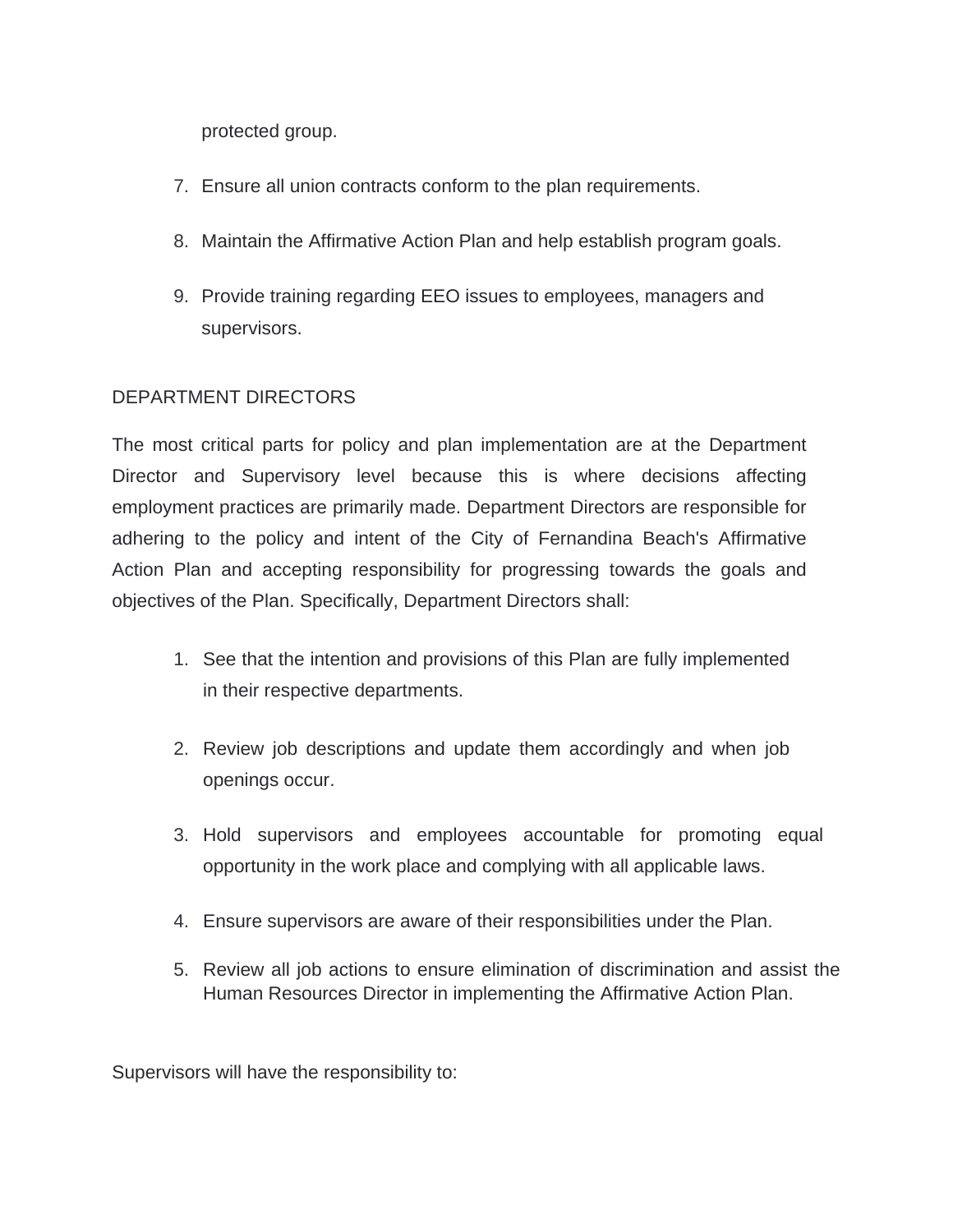- 1. Ensure that they follow all practices and policies adopted by the City in compliance with the Affirmative Action Plan.
- 2. Hold their employees accountable for complying with the terms of the City's Affirmative Action Plan and report any violations of the City's policy regarding equal employment.
- 3. Promote an atmosphere free from discrimination and harassment of any type at their worksites.

# CITY EMPLOYEES

The employees of the City of Fernandina Beach are responsible for maintaining a work climate free from harassment so that the goals of the Affirmative Action Plan can be achieved. Commitment to the Plan shall be a condition of employment and continued employment. Individuals found to be engaging in harassing behavior will be subject to disciplinary action, up to and including dismissal.

#### COMPLAINT PROCEDURE

If any employee believes they have been discriminated against because of race, religion, national origin, age, sex, or disability, he/she may request his/her case be reviewed. Employees may utilize one of three avenues in filing a complaint: A) through their Supervisor as outlined in the grievance procedures in the Personnel Rules; B) directly through the Human Resources Director; C) or directly through their Department Director. These procedures do not limit an employee from reporting a complaint to supervisors or department directors in departments other than the one in which he/she works. The following procedures shall be used in presenting a grievance:

Filing with Supervisor Following Grievance Procedure.

1. The grievance must be filed with the employee's immediate supervisor within seven (7) calendar days from the date the incident occurred, which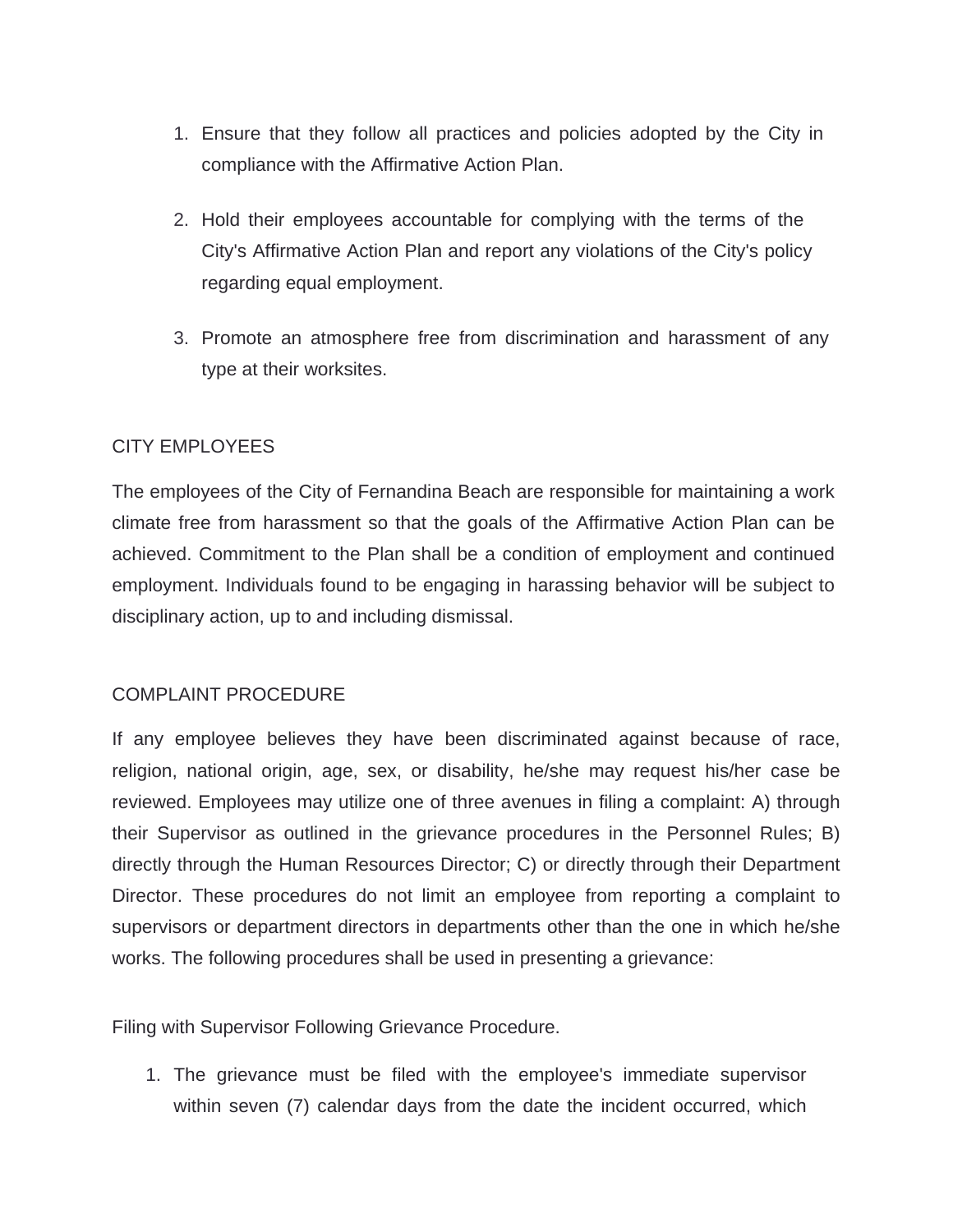created such grievance.

2. Once filed with the supervisor the grievance procedure as outlined in the Personnel Rules or applicable union contract shall be followed. In conclusion, the grievance will be finally settled by the City Manager.

#### Filing with Human Resources Director.

- 1. The grievance must be filed with the Human Resources Director within seven (7) calendar days from the date the incident occurred which created such grievance. An extension of not more than five (5) calendar days may be granted by the Human Resources Director.
- 2. The Human Resources Director shall make a careful investigation into the case and render a recommendation to the City Manager or his/her designee within fifteen (15) working days of receipt of the complaint.
- 3. If the employee is dissatisfied with the decision of the Human Resources Director, he/she may submit his/her grievance in writing to the City Manager or his/her designee within five (5) calendar days of receipt of the Human Resources Director's recommendation. The City Manager or his/her designee shall make such investigation and conduct such meetings as he deems necessary and shall, within thirty (30) calendar days of receipt of the employee's grievance, render a decision in writing to the employee. The City Manager's decision shall be final.

Filing with the Department Director.

- 1. The grievance must be filed with the Department Director within seven (7) calendar days from the date the incident occurred which created such grievance. An extension of no more than five (5) days may be granted by the Department Director.
- 2. The Department Director, in cooperation with the Human Resources Director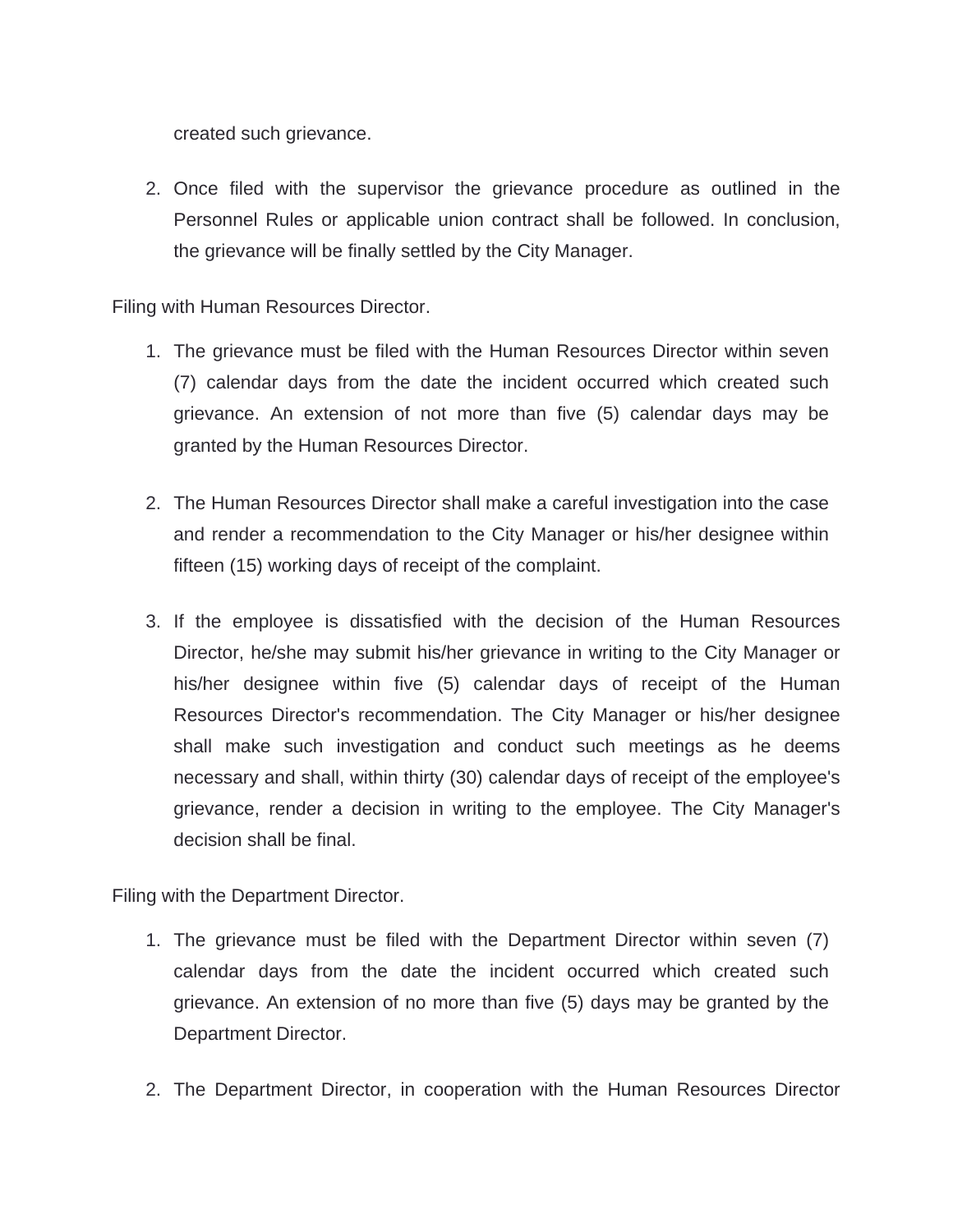(unless the Human Resources Director is the subject of the grievance), shall make a careful investigation into the case and render a recommendation to the City Manager or his/her designee within fifteen (15) working days of receipt of the complaint.

3. If the employee is dissatisfied with the decision of the Department Director, he/she may submit his/her grievance in writing to the City Manager or his/her designee within five (5) calendar days of receipt of the Department Director's recommendation. The City Manager or his/her designee shall make such investigation and conduct such meetings as he deems necessary and shall, within thirty (30) calendar days of receipt of the employee's grievance, render a decision in writing to the employee. The City Manager's decision shall be final.

# NON RETALIATION

Retaliation against an employee who utilizes the above-referenced complaint procedure is prohibited. All employees are assured that no reprisal in any form will result from any complaint filed. Complainants who feel that they have been retaliated against should file a complaint with their Supervisor or Department Director unless it is preferred to file it directly with the Human Resources Director or City Manager's Office.

# DISSEMINATION OF THE AFFIRMATIVE ACTION PLAN

The City will continue to makes its Affirmative Action Plan known internally and externally by:

- · Posting the Affirmative Action Plan on the City's Intranet web pages under the Human Resources Department as well as on employee bulletin boards and job announcement boards.
- · Placing an EEO statement on all job application forms, job posting forms and advertisements.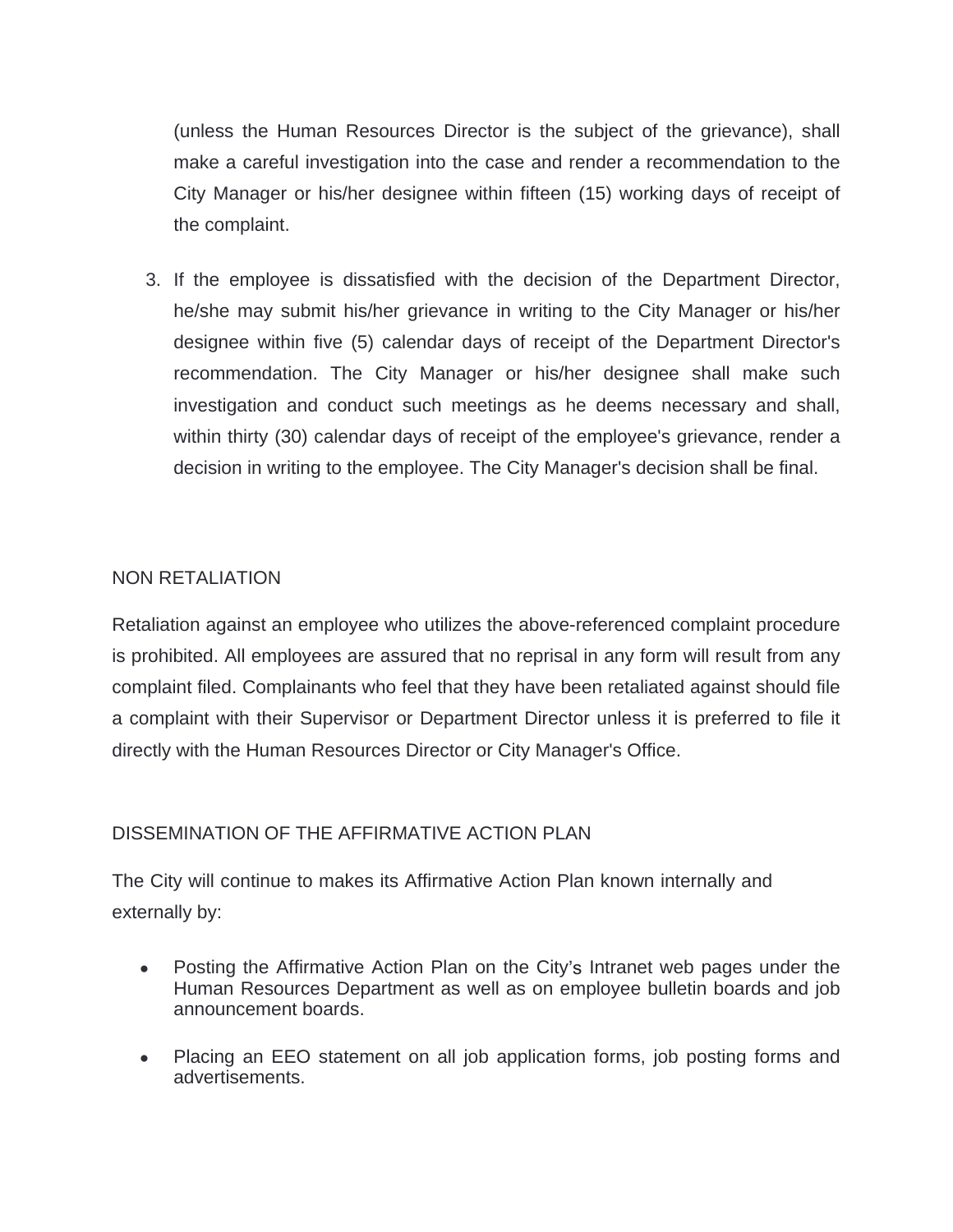- · Making the Affirmative Action Plan available to the public upon request.
- · Providing copies of the Affirmative Action Plan to Union partners.
- · Including it in new employee and supervisory orientations and any EEO training classes.
- · Providing a copy to new employees within 30 days of employment.

#### WORKFORCE ANALYSIS

A workforce analysis of the City's current makeup of employees according to job category shall be reviewed at least biennially. All City positions are classified according to one of eight categories as listed on the  $2000$ US Census for the  $2000$ US Census for the Jacksonville

Government. See Attachment A for job Classifications.

This analysis shall be done on a City-wide basis and as necessary to satisfy grant requirements.

#### REPRESENTATION ANALYSIS

Representation Analysis provides an indication of areas that need attention, but does not provide a basis for personnel decisions as to a particular job title. The Representation Analysis compares the representation of minorities and women in each job group with their representation among those available for employment in the local labor market in order to determine under-representation.

Job categories containing 10 or more employees, City-wide, were used in determining areas of possible underrepresentation in comparison to the local labor market. This analysis shall be done on a City-wide basis and as necessary to satisfy grant requirements.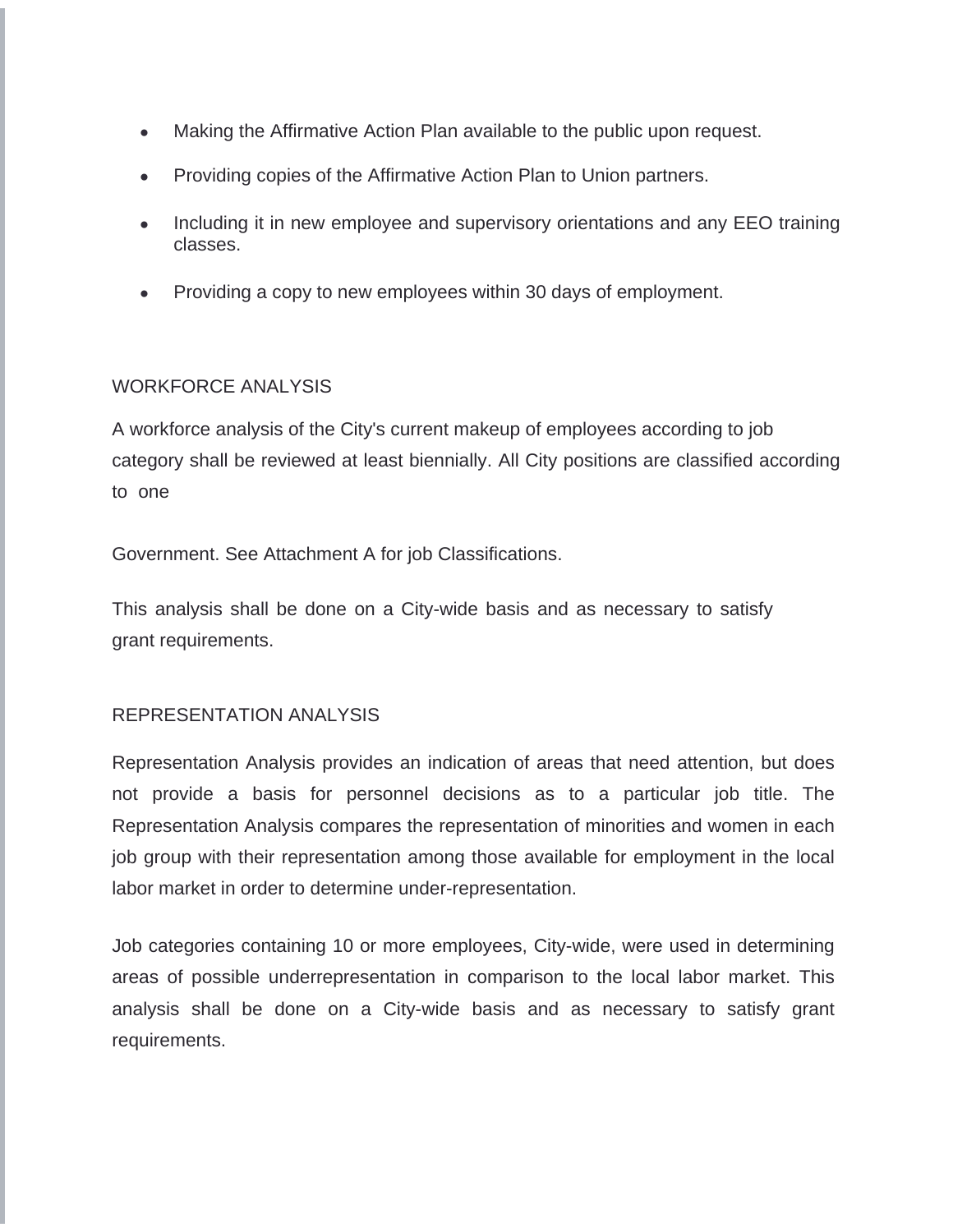# CITY POSITIONS IDENTIFIED AS AREAS OF UNDERREPRESENTATION

For areas of underrepresentation, the City has identified City positions containing 10 or more employees for which minorities and women should be targeted.

For the 2011-2012 fiscal year, the following job groups show underrepresentation and are areas upon which more concentrated recruiting shall be focused. This focus shall not grant or deny any individual employment preference because of race, color, religion, national origin, gender, age, sex or disability.

| <b>Females</b>                                         |
|--------------------------------------------------------|
| Protective Services - Police Officers and Firefighters |
| Service Maintenance positions                          |

# OBJECTIVES AND STEPS

To prepare underutilized groups for advancement and to encourage females to apply for vacancies in the Public Services and Service Maintenance job categories:

- 1. The Human Resources Department will attempt to provide eligible candidates with the broadest possible representation of the available labor market.
- 2. The Human Resources Department shall cultivate/deepen relationships with organizations that serve women and minorities to establish good referral channels.
- 3. The City will provide training specific to the departments with underutilized job categories; and the City will continue to provide training to all City management and employees regarding EEO policies and